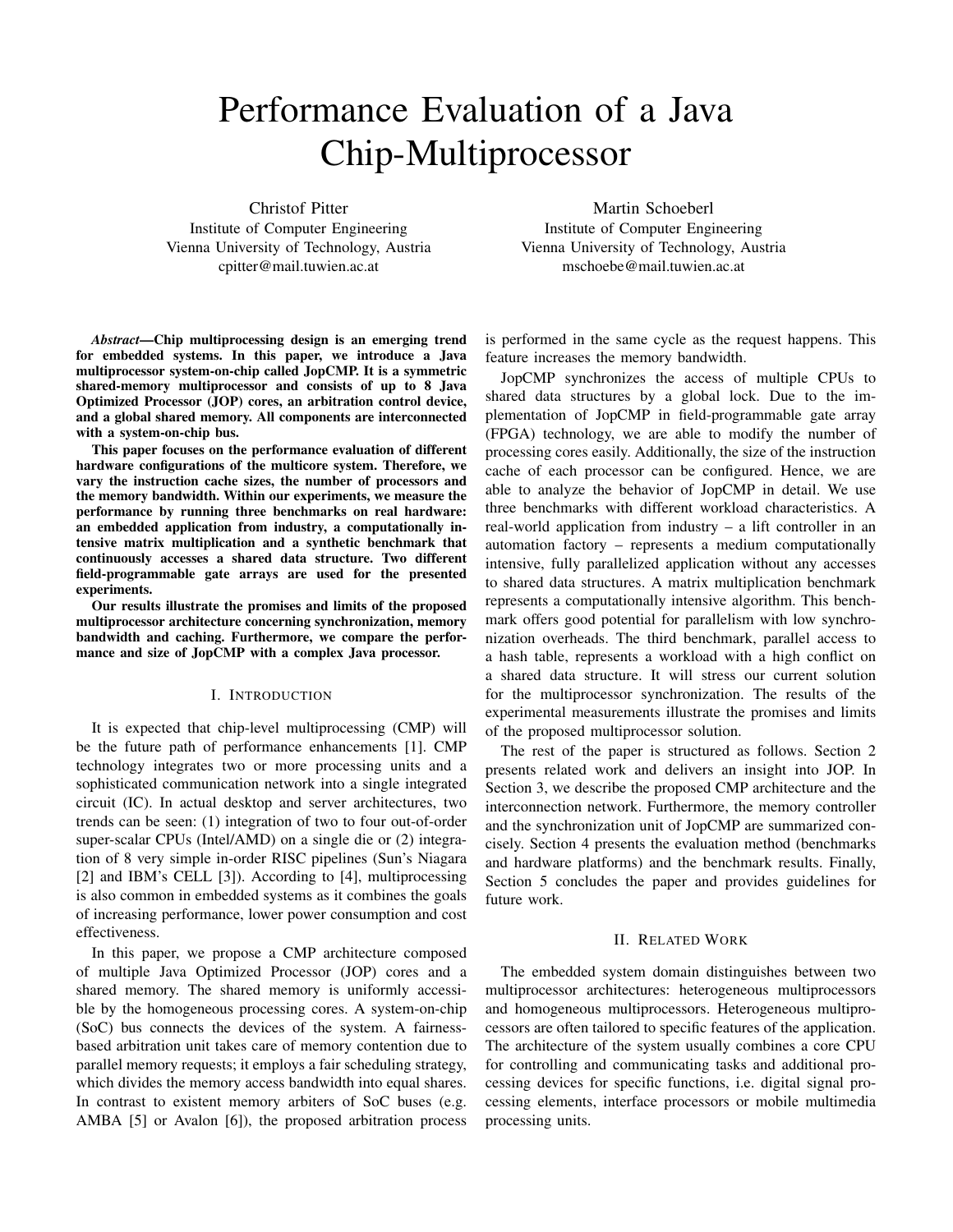This paper concentrates on homogenous multiprocessors. These systems combine a number of identical CPU cores. In the following sections, we describe three embedded multiprocessor solutions and their interconnection systems that are available in FPGA technology. We also provide an overview of JOP, the processor used in our multiprocessor solution.

# *A. LEON*

Gaisler Research AB designed and implemented a homogeneous multiprocessor system called LEON3-FT-MP [7]. It consists of a centralized shared memory and four LEON3-FT processor cores that are based on the SPARC V8 instruction set architecture [8]. Each CPU consists of a 7-stage pipeline with separate 16 KB data and instruction caches, a memory management unit, a floating-point unit and hardware support for multiplication and division. All the CPUs, additional I/O controllers and the memory controllers are connected using two advanced high-performance buses (AHB) of the AMBA specification [9]. One AHB runs at the CPUs' frequency of 266 MHz and connects the processors with the memory controller of the shared memory. Additionally the high-speed AHB communicates with the low-speed AHB (running at 133 MHz) using an AHB/AHB bridge. The low-speed AHB connects all other peripheral devices with lower speed requirements to the system. The bus frequencies reported in [7] are estimations of a 0.13*µ* ASIC implementation. A prototype in a Xilinx Virtex-4 can run at 40 MHz.

According to the AMBA specification, a CPU defines the role of a master because it initiates the transactions with other components (slaves). The pipelined AHB bus can integrate up to 16 masters into an SoC. An arbiter controls the shared system bus. AHB specifies all interface signals between the masters and the arbiter and the arbiter and the slaves. Even though the specification of the arbitration protocol of the AHB is well defined, no priority strategies or arbitration algorithms are specified. The Leon implementation of the AHB arbiter uses fixed priorities. Our proposed JopCMP system includes several different arbiters. For this evaluation, we use a fair arbitration algorithm. Without a fairness-based arbiter, a system consisting of more than 4 CPUs will not exploit its performance. The Leon multicore system supports two operating systems: eCos and RTEMS. Software is developed in C/C++.

# *B. MicroBlaze*

MicroBlaze [10] based CMPs can be designed with the Xilinx Embedded Development Kit (EDK). MicroBlaze is a 32-bit reduced instruction set computer (RISC) optimized for FPGA implementation. The pipeline length of the CPU can be configured to either 3 or 5 stages. It implements the Harvard architecture with separate instruction and data buses. The CPU can be tailored to the application needs (i.e. peripheral controllers or cache sizes).

Memory and peripheral devices are connected via the onchip peripheral bus (OPB) [11]. OPB is part of the bus hierarchy called CoreConnect [12], an open standard for SoC communication proposed by IBM. Xilinx provides an OPB bus arbiter [13], [14] that can integrate up to 16 masters into the system. The available arbitration algorithms include fixed priority (FP) or least recently used (LRU). A full-featured GNU tool chain is available for software development in  $C/C++$ .

# *C. NIOS II*

Altera's Nios II [15] and the System-on-a-Programmable Chip (SOPC) Builder [16] support the design and implementation of CMPs in Altera's FPGA technology. The Nios RISC architecture implements a 32-bit instruction set similar to the MIPS instruction set architecture. The sizes of its instruction and data caches are configurable. Nios II can be customized to meet the application requirements: three different models from non-pipelined up to a 6-stage pipeline. Examples of customizable features are a floating-point unit, memory controllers and different communication controllers. Avalon [17] is the SoC bus used by the SOPC Builder. It connects the master and slave components to the System Interconnect Fabric. This System Interconnect Fabric encapsulates all connection details from the user. While the Avalon specification can be used freely, the System Interconnect Fabric is Altera's property.

For multiprocessor systems, the System Interconnect Fabric integrates an arbitration module [18]. In contrast to traditional shared bus architectures, the interconnection allows multiple masters to access different slaves simultaneously. This eliminates the bottleneck of one shared bus if one master may access a slave and another master wants to access a different slave in parallel. For a multiprocessor system where two or more masters frequently access one slave (the shared memory), the System Interconnect Fabric provides no advantage. If several masters request data from the same slave, an arbiter will determine which master will gain access. All other masters are forced to wait. The arbitration logic can be configured in the SOPC Builder. The arbitration schemes include fairnessbased shares, round-robin scheduling, burst transfers, and minimum share value. The Nios II system supports the uClinux operating system and the C/C++ GNU tool chain is available.

# *D. Java Optimized Processor (JOP)*

The Java optimized processor (JOP) [19]–[21] is an implementation of the Java Virtual Machine (JVM) in hardware. JOP translates the Java intermediate bytecodes to its own instruction set called microcode. These microcode instructions, implemented in hardware, are executed by the stack architecture. The CPU has a 4-stage pipeline.

Each thread has a local stack area. This thread private data is accessed very often. Therefore, JOP caches this data in a so-called stack cache [22]. Additionally, a kind of instruction cache (called method cache [23]) limits the memory access frequency and increases the processing power. Complete methods, shared among all the threads, are cached there. According to the JVM specification [24], the heap stores the shared data of the VM. All objects that are created by a Java application are stored on the heap. Caching of these objects is not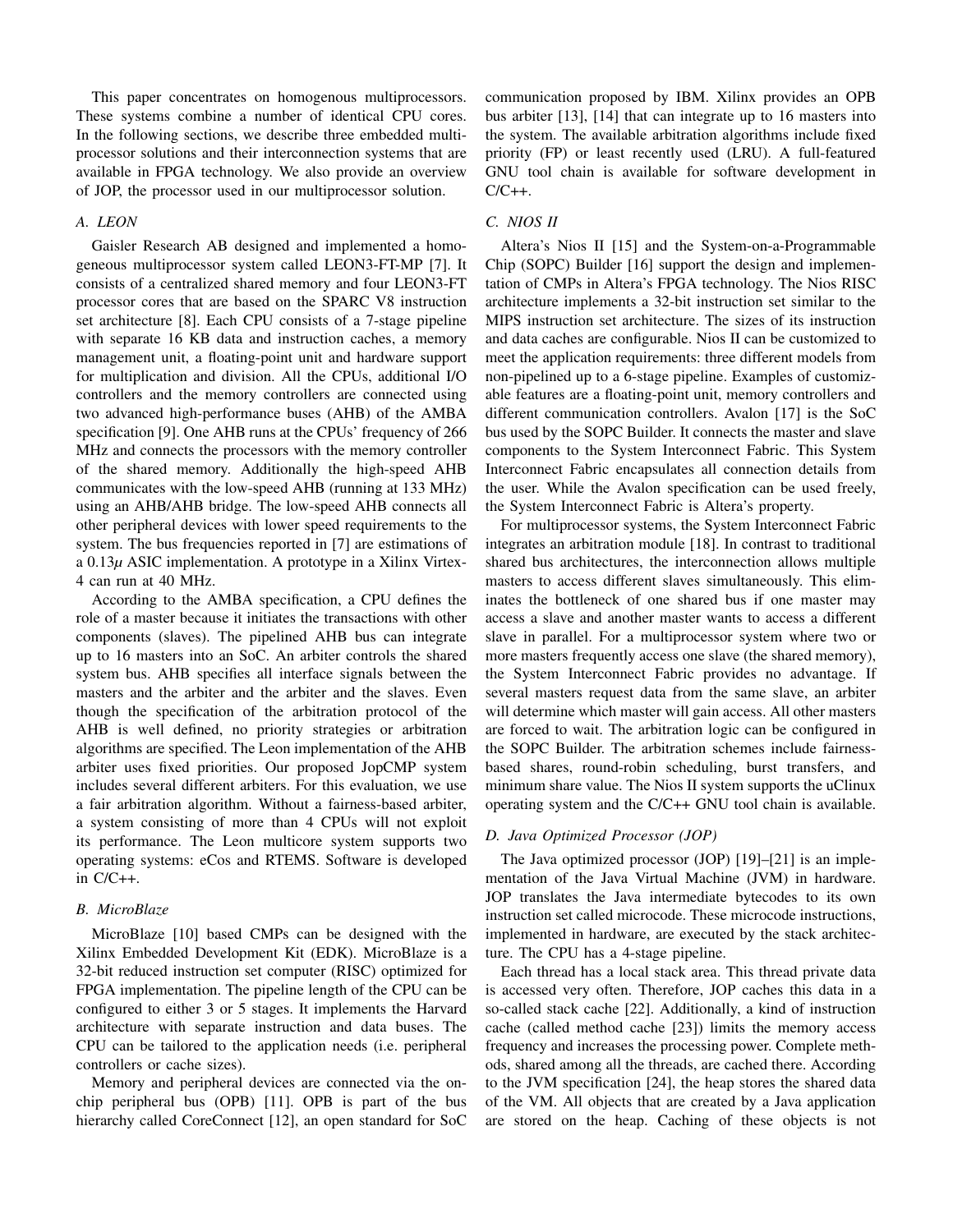implemented. A typical JOP configuration contains the CPU core, the method and stack cache, a memory interface and several I/O controllers.

JOP is designed for embedded real-time systems where the analysis of the worst-case execution time (WCET) of all threads is possible. Hence, a couple of typical architectural advancements, used to increase the average processing power, have been omitted. Examples include branch prediction or out-of-order execution. Nevertheless, JOP shows good average performance and lower logic resources consumption in comparison to other Java processors. Therefore, our Java multiprocessor system is based on JOP.

# *E. Discussion*

According to [25], the inter-core communication in CMPs offers more bandwidth than traditional backplane buses used for building traditional SMPs. Additionally, the latency of a transfer is much lower on an SoC bus. The described multiprocessors are still using backplane style buses that are not appropriate for a SoC interconnection. Furthermore, there is no use for a complex bus hierarchy in our design. Our system consists of a couple of CPUs connected to a single shared memory. Therefore, our choice of the interconnection network is the simple SoC bus called SimpCon [26], which is further described in Section III-B. Moreover, we use a fairness-based arbitration algorithm. To our knowledge, Leon's IP library does not include a fair arbiter. A disadvantage of Nios II based multiprocessor systems is that data cache coherency is not supported. The data caches are disabled for a multiprocessor system. In our proposed solution, we limit data caching to the thread private JVM stack.

JOP is open source and freely available for academic research. Every single part of the processor core can be customized and configured. JOP is technology independent (like LEON) and has been ported to FPGAs from Altera, Xilinx, and Actel. This property avoids a lock-in to a single FPGA vendor, as it is the case for MicroBlaze and Nios.

# III. OVERVIEW OF JOPCMP

According to [4], a multiprocessor system consists of 3 major subsystems: processing elements, memory and an interconnection network. JopCMP implements the symmetric (sharedmemory) multiprocessor (SMP) model [1]. JOPs provide the basis of the homogeneous CMP as depicted in Figure 1. These processing elements perform computations in parallel. Instructions and data are stored in a single shared memory. The interconnection network is responsible to connect multiple processors with the memory. An arbiter is part of this network and controls the memory access to the shared memory. An SoC bus is used to connect the processing cores to the arbiter, and the arbiter to the shared memory. The arbiter acts as slave for each JOP and as master for the memory controller. We are convinced that synchronization of shared data is a further major subsystem of an SMP. It is responsible to coordinate access to shared objects. Following sections describe the elements in more detail.



Fig. 1. Overview of JopCMP.

## *A. Memory Hierarchy*

JOP's memory hierarchy with its caches (see Section II-D) and the shared memory architecture fit very well to each other. JOP does not support caching of Java objects. Hence, cache coherency and consistency issues cannot arise. The instruction cache is read-only and therefore not an issue. The stack cache contains only thread local data and no cache coherency protocol (e.g. snooping) is needed. Avoiding such a protocol in an FPGA saves resources and does not impair the maximum clock frequency of the CMP. Our multicore solution avoids cache coherency conflicts by design.

#### *B. Interconnection Network*

The selection of the interconnection network topology is a major design decision of a multiprocessor architecture. We use a SoC bus with a central arbitration unit.

Traditionally, a bus is a set of wires that connects multiple masters and multiple slaves of a system on a printed circuit board. A master initiates each communication. All communication channels between the interfaces of the exchanging devices represent the so-called backplane bus. The bus arbiter implements a certain priority algorithm that controls this shared bus. If multiple masters request access to the bus, the arbiter will allocate the shared bus resource to one master. All other masters are forced to wait. Consequently, multiple masters cannot concurrently drive the bus.

The simple SoC interconnect (SimpCon) [26] is used to connect SoC components on a single IC. This synchronous onchip interconnection is intended for read and write transfers via point-to-point connections. Only a master can initiate a transaction via a write or a read request. In comparison to other commonly used SoC buses like Avalon [18], this specification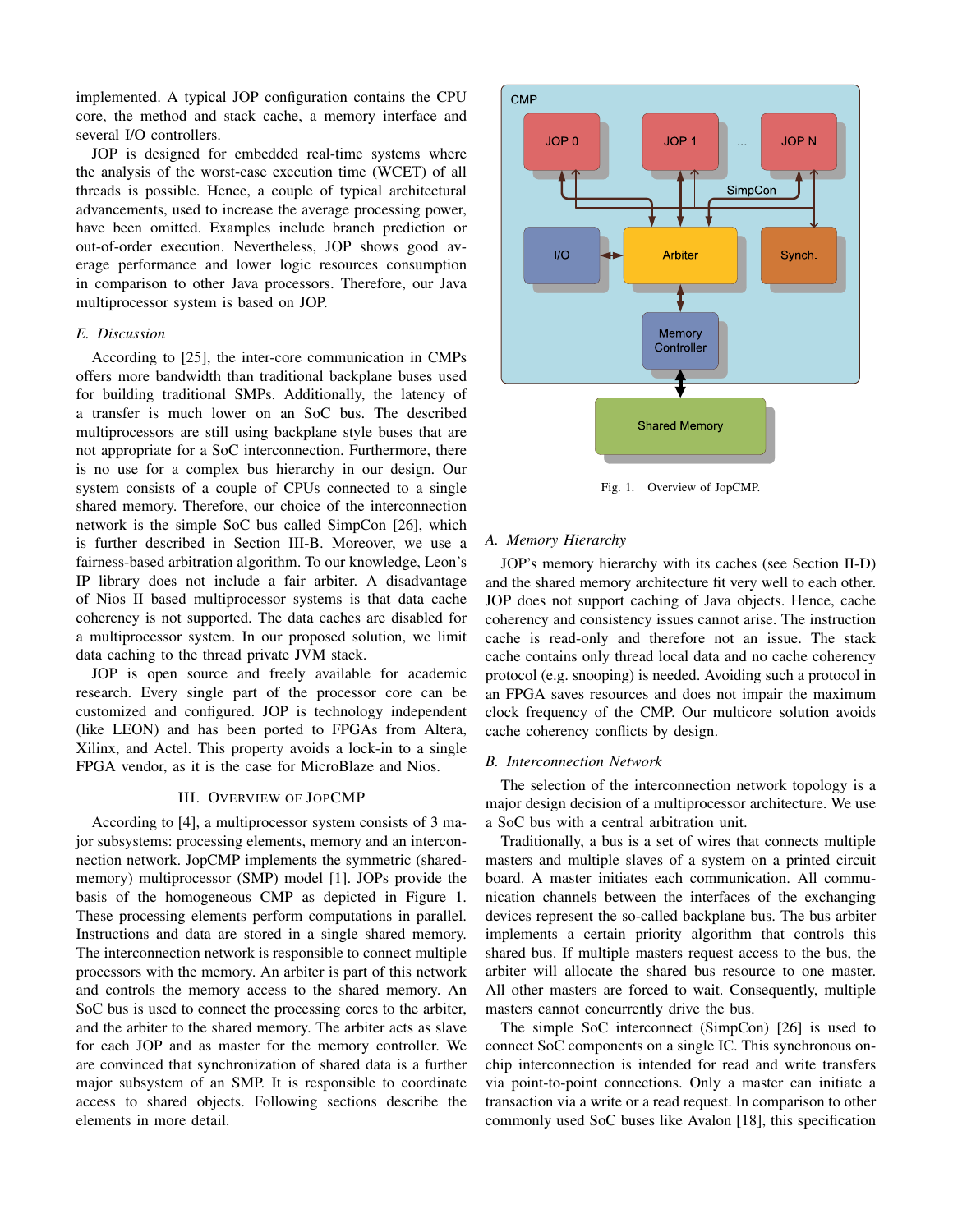does not work like a backplane bus. The master's driven control, address, and data lines are only valid for a single clock cycle. A slave has to register any signals (e.g., the address) that are needed for several clock cycles. Consequently, the master can continue to execute its task until the data of an access is needed. Furthermore, the slave can early inform the master (up to two cycles ahead) when a bus transaction will finish. Therefore, pipelined memory accesses and consequently fast data transfers are possible.

#### *C. Fairness-based Arbiter*

SimpCon is well suited for on-chip point-to-point connections. We introduce a central arbiter to connect multiple masters (JOPs) to one slave (memory controller). This arbitration device controls the memory access of multiple CPUs to the shared memory. An adequate priority policy has to be implemented to resolve competing memory requests of the CPU cores. If memory request contention happens, only one master is granted access and all others are forced to wait.

Usually, the arbitration policy of the arbiter depends on the application needs. An example of a dynamic arbitration scheme depending on the CPU priorities is described in [27]. Each CPU of the system is assigned a unique priority. If memory access contention occurs, the CPU with the highest priority will be granted access. This arbitration policy can be used for real-time systems where one CPU executes hard real-time<sup>1</sup> tasks and the other ones execute tasks with minor requirements regarding deadlines. Consequently, the hard realtime CPU gets the highest priority of the system.

In this paper, we analyze the performance of a balanced CMP. Therefore, an arbitration policy is implemented that guarantees fairness among the CPUs accessing the shared memory. Furthermore, starvation of any CPUs is prohibited. Each CPU in the system is assigned a unique CPU identity (*CPUID*), starting from 0 up to the number of CPUs-1. Our fair arbitration policy uses a wrapping counter. It changes the permission, which CPU is allowed to access the memory. The value of the counter has the same range as the CPU identities. At the time of completion of the prior memory access, the counter is advanced. If the new counter value equals a requesting *CPUID* and the memory is ready to execute a memory access, the memory access will be processed and the current value of the counter will be halted until completion of the data transmission. In the case that the CPU with *CPUID* that equals the value of the counter does not want to access the memory, the counter is immediately advanced.

Figure 2 shows an arbitration scenario of a 2-way CMP system with 2 cycles memory access time. The signals *clk* and *counter* are internal signals of the arbiter. All other signals are either input or output signals of the arbiter illustrated by the signal's name. Furthermore, the subscripts indicate whether the signals belong to a specific CPU (denoted by the *CPUID*) or to the memory controller. Some SimpCon signals, i.e. the signals for write access, are disregarded in Figure 2.



Fig. 2. Memory access arbitration of the fairness-based arbiter.

At the first clock cycle, both  $CPU_0$  and  $CPU_1$  want to perform a read access to the shared memory simultaneously. *CPU*<sup>0</sup> is immediately allowed to perform the read access because the counter's value equals to 0 and the memory is idle (*rdy cnt in<sup>M</sup>* equals to 0). Consequently, the read enable signal of the memory  $\left(\frac{rd\_out_M}{\right)$  is driven high and the memory address (*addr\_out<sub>M</sub>*) is asserted. The read request of  $CPU_1$  is registered in the arbiter. It has to wait until completion of the memory access of  $CPU_0$ , indicated by the value 0 of signal  $\frac{rdy_cnt_i}{m}$  and by the received data on  $\frac{data_i}{m}$ and *data\_out*<sub>0</sub> accordingly. At completion of the memory access, the counter is already incremented by one and the registered memory access of *CPU*<sup>1</sup> is processed. When the data is available, the counter already equals to 0. Other than *CPU*1, *CPU*<sup>0</sup> does not request a memory access and the counter is advanced in the following cycle. *CPU*1's access is not granted because the counter value equals to 0 in the current clock cycle. In the next cycle, the registered memory access of *CPU*<sup>1</sup> is processed.

This arbitration algorithm implements a fair partitioning of the memory bandwidth. The more CPUs are part of the system the higher is the probability that the counter matches the *CPUID* with a pending memory request after a successful access. Therefore, a high workload will result in a saturation of the memory bandwidth. In case of low contention between several CPUs, this scheme wastes memory bandwidth (and performance) because delays of memory access grants are

<sup>&</sup>lt;sup>1</sup>A hard real-time task has to deliver its results on time. A single miss of a deadline may result in a disastrous accident.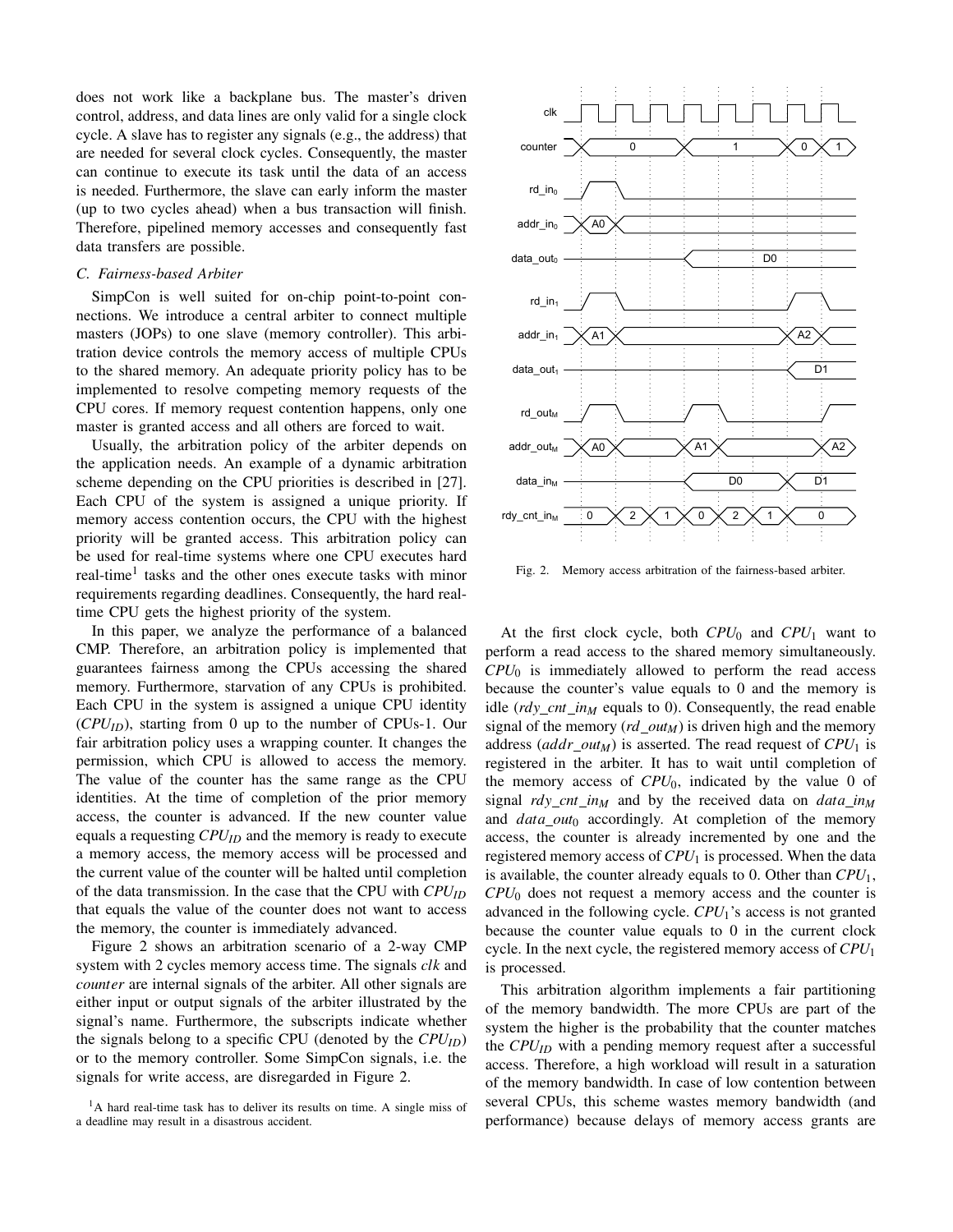introduced.

The arbiter performs the arbitration decision in the same cycle as the request arrives. Therefore, we have a zero-cycle arbitration protocol. No additional cycle is lost for arbitration and the memory access latency is not affected. Zero-cycle arbitration latency is an advantage in comparison to existing arbiters like AMBA [9] and Avalon [18], which always use an extra cycle for a so-called bus request phase. Consequently, each access takes more time. This fairness-based arbiter is implemented at Register Transfer Level (RTL) in VHDL. The arbitration process is primarily implemented in combinational logic without considerably decreasing the clock frequency of the whole system.

The arbiter is fully scalable with respect to the number of connected masters. Compared to existing arbiters like AMBA [9] or CoreConnect [13] the maximum number of connected masters is not limited to 16. Hence, the application determines the quantity of connected masters.

#### *D. Memory Controller*

The memory controller is the interconnection between the arbiter and the shared memory. Controllers for different types of memory are available for the SimpCon bus. The controller supports pipelined read and write commands. Pipelining of SimpCon, the arbiter, and the memory controller allows backto-back reads from the memory. Furthermore, due to the definition of the SimpCon interconnect, it is possible to use the registers in the IO cells of the FPGA for all latency-sensitive SRAM signals (address bus, data bus, and control lines).

#### *E. Synchronization*

Shared memory SMP systems need a synchronization mechanism. The CPUs exchange data by reading and writing shared data objects. In order to ensure that a CPU has exclusive access to such an object, synchronization is necessary.

Therefore, we introduced a synchronization unit in hardware that controls one global lock. If one core wants to access a shared object, it will request the lock using the synchronization interconnection depicted in Figure 1. JOP will be granted access if no other processor of the system is holding the lock. Otherwise, it must wait until the other processor completes accessing the shared object.

The hardware lock allows fast implementation of the bytecodes monitorenter and monitorexit that are used by the JVM for synchronization. For short critical sections, this feature compensates for the less reactive behavior of a single global lock. A side effect of a single lock is the avoidance of deadlock by design. Further information on synchronization of JopCMP can be found in [27].

## IV. PERFORMANCE EVALUATION

In this section, we evaluate the performance of our CMP architecture. We present and compare the performance of our multicore depending on the number of processors and the size of their instruction caches. The benchmarks highlight that

several processors working in parallel outperform a uniprocessor that executes the same workload sequentially. Two different hardware platforms set up the basis of the presented experiments. Furthermore, we include FPGA synthesis results and compare performance and size of JopCMP with the complex Java processor picoJava [28].

# *A. Benchmarks*

Using a multi-core system, application development is more complex because the application code has to be spread out among different processors. We evaluate the CMP with three different benchmarks:

- a real-world embedded application from industry (Lift),
- a matrix multiplication (MMul) and
- an application that is operating on a hash table (HTable).

Our benchmark methodology is as follows: Lift and HTable are executed several times (16384 and 256 respectively). This workload is distributed evenly on the multiprocessor versions. The benchmark MMul performs automatic distribution of the workload.

*1) Lift Application:* Lift is a real-world example with industrial background. This embedded application is a lift controller used in an automation factory. Lift is part of the embedded Java benchmark suite called JavaBenchEmbedded, as described in [19]. In fact, the benchmark is written to measure uniprocessor performance. Nevertheless, we use it for executing several Lift tasks on multiple CPUs concurrently. Consequently, this benchmark presents a medium computational, fully parallelized application without any accesses to shared data structures and synchronization needs.

*2) Matrix Multiplication:* The benchmark MMul is designed to give some idea about the performance of a computationally intensive algorithm with good potential for parallelism. The benchmark multiplies two matrices of dimension 100x100. This calculation results in 1 million multiplication operations. Each row of the resulting matrix is calculated by a single CPU. A synchronization variable secures that the next idle CPU takes the next unsolved row until the result is achieved. The benchmark measures the elapsed time for the calculation. MMul is classified as a parallel workload – computational intensive with low synchronization overhead.

*3) Hash Table Access:* Hash tables are often used data structures to manage and lookup different data objects. Each value of a hash table is associated with a key. The key permits efficient access to the value. HTable presents an interesting application for the JopCMP; multiple CPUs access the shared data structure in a tight loop leading to severe synchronization conflicts. HTable measures the elapsed time until a fixed number of read, insert and delete operations are performed.

### *B. Hardware Platforms*

We use two different hardware platforms for our evaluation. They differ in FPGA technology and memory bandwidth.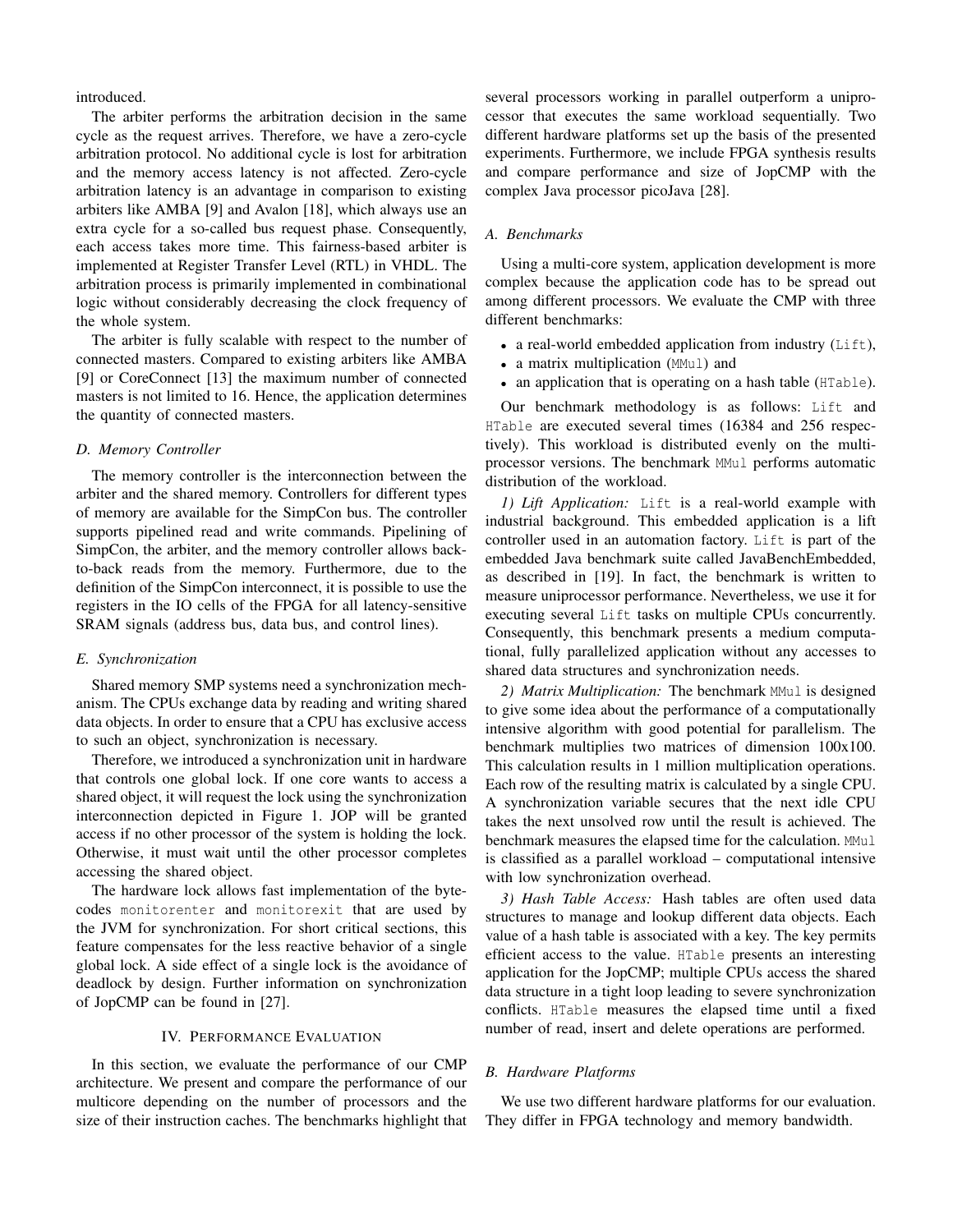TABLE I EXECUTION TIME AND MEMORY BANDWIDTH UTILIZATION OF LIFT, ALTDE2 @ 90 MHZ

|                  | 1 KB Cache |       | 2 KB Cache |       | 4 KB Cache |       |
|------------------|------------|-------|------------|-------|------------|-------|
| Number of        | Time       | Util. | Time       | Util. | Time       | Util. |
| <b>JOP</b> Cores | (ms)       | (%)   | (ms)       | (%)   | (ms)       | (%)   |
| 1                | 1255       | 40    | 1158       | 32    | 1158       | 32    |
| 2                | 769        | 66    | 662        | 56    | 662        | 56    |
| 4                | 613        | 83    | 484        | 77    | 484        | 77    |
| 8                | 595        | 85    | 459        | 81    |            |       |

*1) Altera DE2 Board:* The system has been prototyped on Altera's Development and Education Board (DE2 Board) with a low-cost Cyclone II (EP2C35) FPGA. It has a capacity of 33,000 logic elements (LEs) and 483,000 bits of on-chip memory. This FPGA can be populated with up to 8 JOP cores. The DE2 Board contains 512 KB SRAM connected via a 16 bit data bus. A single read operation for a 32-bit data item takes 4 clock cycles. On the DE2 board, we run all systems with the same clock frequency (90 MHz). This frequency is the maximum value that all different configurations can run and that can be configured with the PLL.

*2) Cycore Board:* The Cycore FPGA board contains the older Cyclone I FPGA (EP1C12) from Altera. It has a capacity of 12,000 LEs and 239,000 bits of on-chip memory. A 1 MB, 15 ns SRAM is connected via a 32-bit data bus. With this SRAM, it is possible to perform a 32-bit memory read in two cycles for system frequencies up to 100 MHz. Therefore, the memory bandwidth is two times higher than the bandwidth of the Altera DE2 board.

# *C. Measurements*

To evaluate JopCMP, we compare the performance of different multicore configurations with the single JOP version under varying workloads and FPGA platforms.

As it is expected that the memory bandwidth will restrict the number of useful cores we also measure the consumed bandwidth. We have integrated a memory access counter into the memory controller to measure the number of cycles the memory bus is busy. Equation 1 gives the memory load relative to the available memory bandwidth. The resulting memory bandwidth utilization depends on the size of the instruction cache. It decreases with larger cache sizes because memory access frequency drops as well.

$$
Utilization_{Mem. Bandwidth} = \frac{MemoryAccessTime}{ExecutionTime}
$$
 (1)

Table I shows the measured execution time and memory bandwidth utilization of Lift running at a frequency of 90 MHz on the Altera DE2 board. The first column gives the number of JOP cores of the system. Additionally, the size of the instruction cache is varied between 1, 2 and 4 KB for each CPU. The execution time and the memory bandwidth utilization are measured for each combination of number of

TABLE II EXECUTION TIME AND MEMORY BANDWIDTH UTILIZATION OF MMUL, ALTDE2 @ 90 MHZ

|                  | 1 KB Cache |       | 2 KB Cache |        | 4 KB Cache |       |
|------------------|------------|-------|------------|--------|------------|-------|
| Number of        | Time       | Util. | Time       | Util.  | Time       | Util. |
| <b>JOP</b> Cores | (ms)       | (%)   | (ms)       | $(\%)$ | (ms)       | (%)   |
|                  | 2957       | 52    | 2957       | 52     | 2957       | 52    |
| $\overline{c}$   | 1932       | 79    | 1932       | 79     | 1932       | 79    |
| 4                | 1773       | 86    | 1773       | 86     | 1773       | 86    |
| 8                | 1771       | 86    | 1771       | 86     |            |       |

CPUs and cache size. A 4 KB cache version of 8 cores is missing, as it does not fit into the available FPGA. One JOP with an instruction cache of 2 KB executes Lift in 1158 ms and the measured memory bandwidth utilization is 32%. A dual-core performs about 1.8 times faster than a single JOP. Actually, a 4-processor system with 1 KB of cache nearly doubles the performance of a single-core. The same system with more cache experiences a speedup of 2.4, no matter if either a 2 KB or a 4 KB instruction cache is used. Using more processors does not provide significantly better performance.

Furthermore, Table I gives information on the memory bandwidth utilization (denoted Util.) of the system. The utilization decreases with larger caches. Nevertheless, no real difference between 2 KB or 4 KB can be seen. We conclude from this measurement that the kernel of the Lift benchmark is small enough to fit into the 2 KB cache. Although the consumed memory bandwidth does not reach the theoretical possible 100%, we see only minor performance differences between a 4-core and 8-core system.

Table II depicts the results of the measurement of MMul on the DE2 platform. The computationally intensive algorithm demonstrates its good potential for parallelism. The speedup of the CMPs consisting of 2 and 4 cores comes up to our expectations with speedups of 1.5 and 1.7 accordingly. 8 cores provide no additional significant speedup. We assume that a combination of high memory conflicts and increased synchronization cost becomes noticeable. The memory bandwidth utilization remains constant at 86% independent of a 4- or 8 way CMP. Increasing the cache size does not result in any performance improvements or any change of the consumed memory bandwidth.

Table III shows the measurements of HTable running at a frequency of 90 MHz on the DE2 board. Unlike Lift and MMul, this benchmark results in a small performance slowdown comparing a single JOP with a 2-core system with 1 KB of cache. Only slight speedups with the 2 KB and 4 KB versions can be seen. This originates from the application's characteristics. It combines low computational demands with high synchronization overhead. Nevertheless, CMPs with more CPUs cover this overhead by introducing more processing power. The 8-core JopCMP with 2 KB of cache is about 1.6 times faster than the comparable single-JOP. HTable's high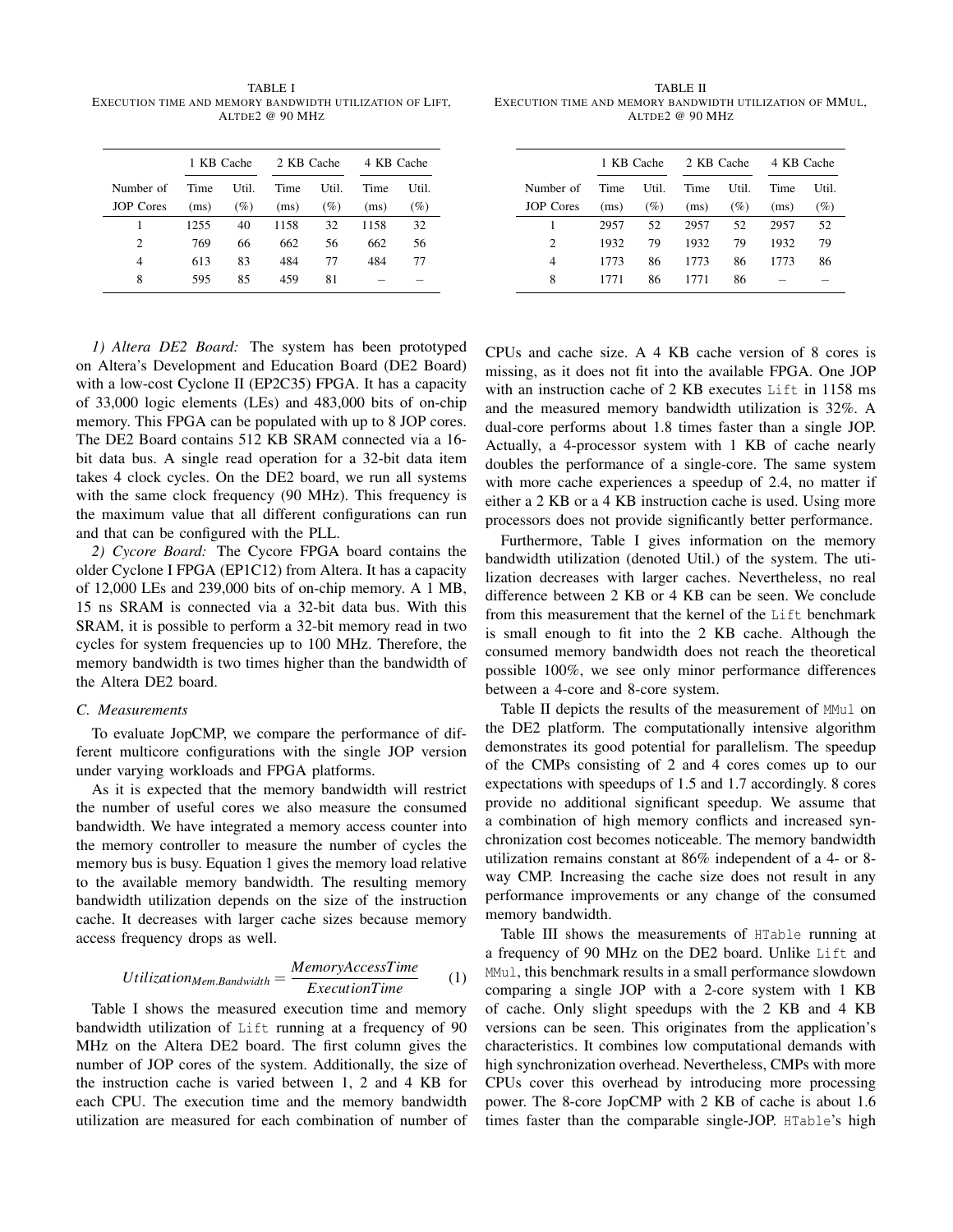TABLE III EXECUTION TIME AND MEMORY BANDWIDTH UTILIZATION OF HTABLE, ALTDE2 @ 90 MHZ

|                  | 1 KB Cache |       | 2 KB Cache |       | 4 KB Cache |       |
|------------------|------------|-------|------------|-------|------------|-------|
| Number of        | Time       | Util. | Time       | Util. | Time       | Util. |
| <b>JOP</b> Cores | (ms)       | (%)   | (ms)       | (%)   | (ms)       | (%)   |
|                  | 413        | 27    | 410        | 26    | 410        | 26    |
| 2                | 423        | 29    | 408        | 26    | 408        | 26    |
| 4                | 341        | 31    | 346        | 29    | 344        | 29    |
| 8                | 263        | 32    | 262        | 30    |            |       |



Fig. 3. Performance comparison of JopCMP, running three different benchmarks.

synchronization demands are easily noticeable by the figures of the memory bandwidth utilization. These results show a very small increase when adding more CPUs to the CMP.

Figure 3 summarizes the measured execution times of the configurations with 2 KB cache size. The horizontal axis describes the number of CPUs and the vertical axis illustrates the relative speed-up. The relative speedup is the relation between the execution time on a single core and a multi core version. We can see different saturation points for Lift and MMul. Interesting is the result of the HTable benchmark: it only shows a significant speedup with many cores and we do not see the saturation at 8 cores. For this benchmark, it would be interesting to run a 16-way multicore version.

TABLE IV EXECUTION TIME AND MEMORY BANDWIDTH UTILIZATION OF LIFT, CYCORE @ 60 MHZ

|                  | 1 KB Cache |       | 2 KB Cache |       | 4 KB Cache |        |
|------------------|------------|-------|------------|-------|------------|--------|
| Number of        | Time       | Util. | Time       | Util. | Time       | Util.  |
| <b>JOP</b> Cores | (ms)       | (%)   | (ms)       | (%)   | (ms)       | $(\%)$ |
|                  | 1506       | 24    | 1455       | 18    | 1455       | 18     |
| 2                | 844        | 45    | 779        | 35    | 779        | 35     |
| 3                | 661        | 57    | 578        | 48    |            |        |

TABLE V PERFORMANCE AND SIZE OF JOPCMP RELATIVE TO PICOJAVA IN THE SAME FPGA BOARD

| Number of<br><b>JOP</b> Cores | Performance | Size | Memory |
|-------------------------------|-------------|------|--------|
|                               | 0.55        | 0.11 | 0.12   |
|                               | 0.95        | 0.22 | 0.24   |
|                               | 1.30        | 0.43 | 0.47   |
|                               | 1.38        | 0.84 | 0.94   |

Table IV shows Lift benchmark results based on the Cycore FPGA board. Running at a clock frequency of 60 MHz, the 2-way CMP with 2 KB cache is 1.9 times faster than JOP. The system consisting of three processors is 2.5 times faster. In comparison to the DE2 board, the memory bandwidth utilization of 48% of the 3-core CMP with 2 KB cache is lower than every 2-core configuration of the DE2 platform. The measurements confirm that the memory of the Cycore board is about 2 times faster than the memory on the DE2 board. Synthesis results show that JopCMP can achieve a maximal clock frequency of 60 MHz on the Cyclone I FPGA. This is reasonable because the Cyclone I series is an older technology compared to Cyclone II. Furthermore, a 3-way JopCMP with 2 KB cache size is the maximum that can be integrated into this FPGA.

# *D. Comparison with a Complex Java Processor*

picoJava II [28], Sun's hardware implementation of the JVM, consumes more resources than JOP. An interesting comparison is whether a single, complex processor or a multiprocessor based on simple processors performs better for multi-threaded workloads. In the server domain Sun has chosen to implement 8 simple RISC cores (with a 6-stage inorder pipeline) in the CMP Niagara [2] while Intel and AMD still use their complex super-scalar out-of-order architectures.

Puffitsch has implemented the picoJava II in an FPGA [29] on the same board (DE2) that we use for our evaluation. picoJava II runs at 40 MHz in the Cyclone II. The resource consumption is 27,562 LEs and 381 KBit memory when configured with 16 KB instruction and 16 KB data cache.

Puffitsch could run the Lift and the HTable benchmark in the picoJava FPGA implementation. Table V shows the comparison between picoJava and various versions of JopCMP with 2 KB instruction cache. The performance of the Lift benchmark and the resource consumption are given relative to picoJava. picoJava executes the Lift benchmark in 632 ms. A single JOP needs 1158 ms for the same workload. That means that picoJava is about two times faster at 40 MHz than a single JOP version at 90 MHz. Note, that the resource consumption (LEs and memory for the caches) of picoJava is much higher than for JOP. The two-processor configuration is 5% slower than picoJava and consumes 1/5 of the FPGA resources. A 4 way processor configuration of JOP is about 30% faster than picoJava, but consumes less than half of the resources.

The benchmark HTable executes in 165 ms on picoJava.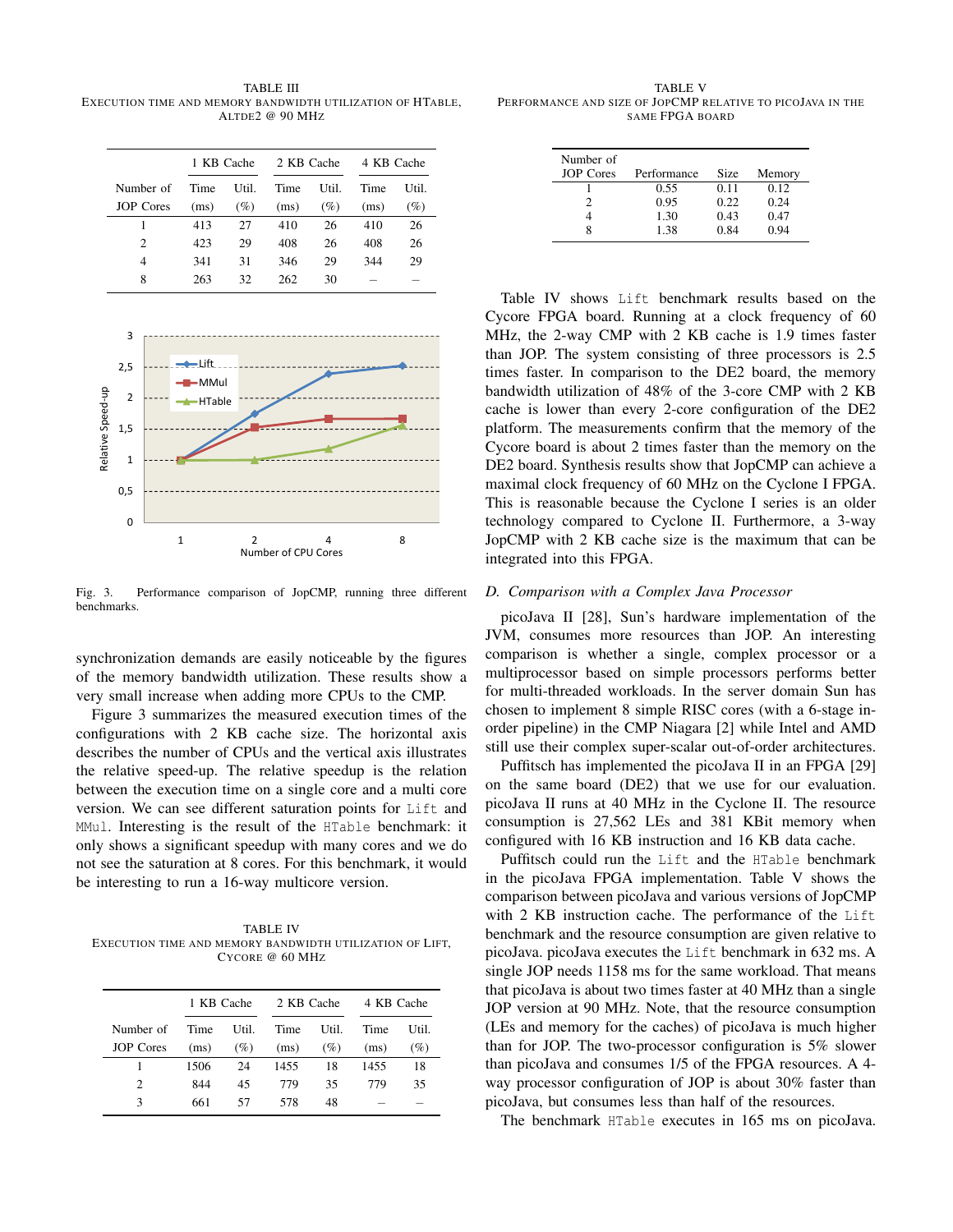TABLE VI SYNTHESIS RESULTS ON THE CYCLONE II FPGA (EP2C35)

| Number of        | Resources |     | On-chip Memory |     | Frequency |
|------------------|-----------|-----|----------------|-----|-----------|
| <b>JOP</b> Cores | (LE)      | (%) | (KBit)         | (%) | (MHz)     |
|                  | 3.033     | 9   | 45             | 10  | 110       |
| 2                | 6.196     | 19  | 90             | 19  | 104       |
| 4                | 11.946    | 36  | 180            | 38  | 101       |
| 8                | 23.252    | 70  | 360            | 76  | 96        |

On this synthetic, lock intensive benchmark picoJava is almost three times faster than JOP. picoJava uses two lock registers to cache the last two obtained locks. This hardware feature allows execution of bytecodes monitorenter and monitorexit in 3 and 2 cycles when the lock is found in one of the lock registers. JOP needs for those operations with the global lock 18 and 20 cycles.

# *E. Synthesis Results*

Table VI shows the utilization of different multicore systems within the FPGA device EP2C35 on the DE2 board. The size of the instruction cache of all JOPs is configured to 2 KB. With such a small cache, the utilization of logic elements and on-chip memory is balanced. However, 2 KB instruction cache and 0.5 KB data cache (the stack cache) are very small, even for embedded processors. For a CMP system based on FPGA technology, we would prefer devices with a different LE to on-chip memory ratio.

Surprisingly, the frequency does not change significantly with the number of JOP cores in the system. The timing analysis results are obtained with Altera Quartus II. The maximum frequency varies between 110 MHz (for a single JOP) and 96 MHz (for an 8-way CMP). Using the phaselocked loop (PLL) of the FPGA, the clock frequency of all configurations is configured to 90 MHz.

Our arbiter scales quite well with respect to the maximum clock frequency. The arbiter performs the arbitration decision with zero cycle latency without hurting the maximum clock frequency with more bus masters.

# V. CONCLUSION AND FUTURE WORK

We have shown that even in a medium sized low-cost FPGA it is possible to run 8 cores of a Java processor in parallel. The performance enhancements of factors 1.7 and 2.5 with 2- and 4-way cores for a real-world application are promising. We did not expect a linear improvement in speed. A speedup logarithmic to the number of cores would satisfy future processing demands as the number of transistors that can be integrated into a single chip is still increasing exponentially.

However, 2 out of 3 benchmarks saturated at 4 cores. For the benchmarks with almost no synchronization like Lift and MMul, the bottleneck is the memory bandwidth. The access to the hash table needs a lot of synchronization. For this benchmark, the memory bandwidth utilization is almost independent of the numbers of processors or the instruction cache size.

The bandwidth of the memory is limited on the DE2 board due to the narrow 16-bit interface to the SRAM. It even limits the performance of a single processor. A comparison between the performance of the Cycore board and the DE2 board shows that the Cycore board running at 2/3 of the clock frequency is not that much slower. We conclude that the configuration of the DE2 memory interface limits the usable number of cores to four.

We estimate that fast memory and caching can increase the number of useful cores to about 8. However, additional cache memories are not an option with the logic to memory relation of current FPGAs. The on-chip memory is the limiting factor for the configuration with 8 cores. For 8 cores, we had to limit the instruction cache to 2 KB. Reducing the instruction cache further to 1 KB does not impair the performance of the small benchmarks. However, we see a performance reduction in the application benchmark Lift: a 4-processor version with 2 KB instruction cache performs better than an 8-processor version with 1 KB instruction cache. Even the two-processor version with 2 KB cache is almost as fast as the 8-processor version with 1 KB cache.

Comparing our JopCMP against a complex Java processor, such as picoJava II, we conclude that a multiprocessor version of a simpler and smaller architecture is more efficient (performance/die area) for parallel workloads. With independent instances of the application benchmark Lift a 4-core version of JopCMP is 1.3 times faster than picoJava with a die area of about 45% of picoJava.

We saturate the memory access up to 86%. Theoretically, 100% bandwidth utilization is possible. We have not saturated the memory bandwidth, as the arbiter does not yet fully support the pipelining of the SimpCon specification. The pipeline is flushed on a switch between cores. We assume that an enhancement of the arbiter will result in 100% utilization of the memory bandwidth with 8 cores.

For applications with lot of inter-thread communication, the single global lock is clearly the bottleneck (as seen by the hash table test). We consider two different paths of enhancements: (1) adding hardware for several, independent locks and (2) implement a hardware transactional memory. Hardware transactional memory is the more complex solution. However, it results in an automatically finer grained locking that will improve the performance of the concurrent hash table access.

In this paper, we have evaluated the Java CMP system with respect to average case throughput. However, JOP is designed as a real-time processor to simplify the WCET analysis. The ultimate goal of our research is a Java multiprocessor architecture for embedded real-time systems that can be analyzed with respect to the WCET of individual tasks.

#### ACKNOWLEDGEMENT

We thank Wolfgang Puffitsch for executing the benchmarks on the picoJava processor and providing the result for our